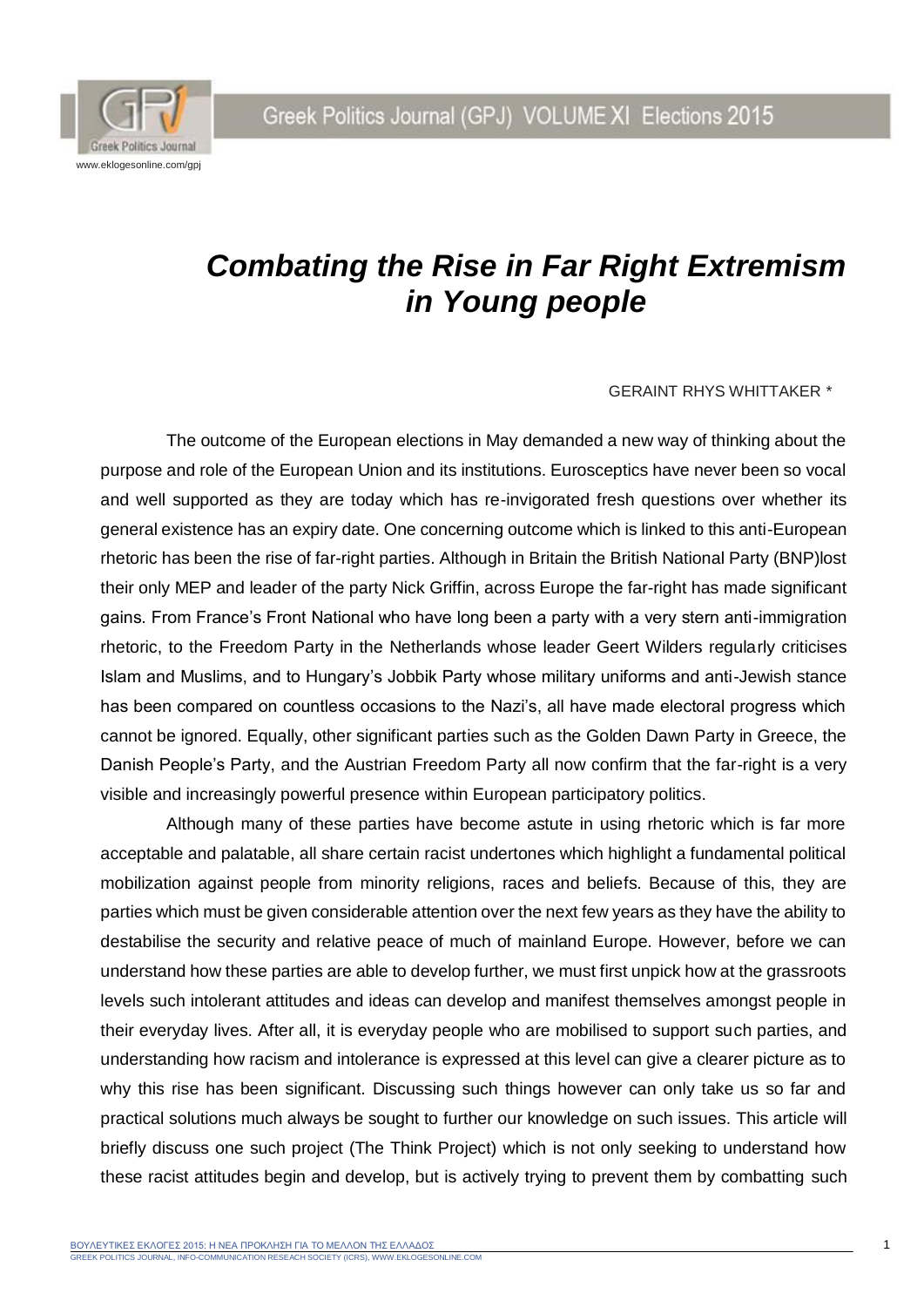

beliefs in young adults before they have the chance to manifest into further support for far-right ideologies and causes.

## *The Think Project*

The Think Project is an initiative created by the Ethnic Youth Support Team (EYST) which is a non-profit beneficiary-led and managed ethnic minority youth organization based in Swansea, South Wales in the United Kingdom. EYST was set up in 2005 by a group of ethnic minority young people to fill a gap in provision for young Black and Minority Ethnic (BAME) people aged 11-25 by providing a targeted, culturally sensitive and holistic support service to meet their needs. EYST has since gone from strength to strength, and now employs a team of 15 staff, and thanks to funding from a wide range of funders is able to deliver a range of services from education, employment & health to personal and community safety. The Think Project emerged from the increasing impact that racism and far-right extremism appeared to be having on Swansea's ethnic minority population. The project was initiated after many of their500 clients had reported experiencing a visible increase in far-right attitudes expressed toward them including racist incidents such as women having their hijabs removed in the street and people being racially abused. It was noted that many or the perpetrators of such incidents were instigated by young people. The Think Project therefore developed as a targeted intervention project, offering disengaged young people in Swansea the opportunity to take part in a program of workshops giving them the facts about race, religion, and migration, and using these classes to challenge racism and to refute myths and stereotypes. The project's main aims are to:1.Build mutual understanding and respect by providing tailored targeted workshops to directly challenge and deconstruct racist views 2.Promote acceptance and integration by using experienced local trainers from BAME youth backgrounds to deliver the workshops and give the issues a human face; and 3)Build community resilience to problems and tensions by targeting the most disenfranchised young people within a community and enabling them to have a positive influence on their own peers, families, and communities.

The project seeks to ensure that the young people taking part that complete the program would have increased their knowledge of the facts about race, religion, and migration, developed their understanding and empathy for different racial, religious, and migrant groups, and increased their resilience to racist and far-right ideology, while increasing the confidence of the individuals. The workshops aim to provoke and inspire young people to think through these difficult issues and to think for themselves. The workshop sessions are based around core content mixed with open debate and practical tasks covering a number of issues including (1) understanding identity diversity and culture, reasons behind identity choices, and the makeup of communities and what makes communities different; (2) asylum seekers and challenging the myths about benefits and jobs; (3)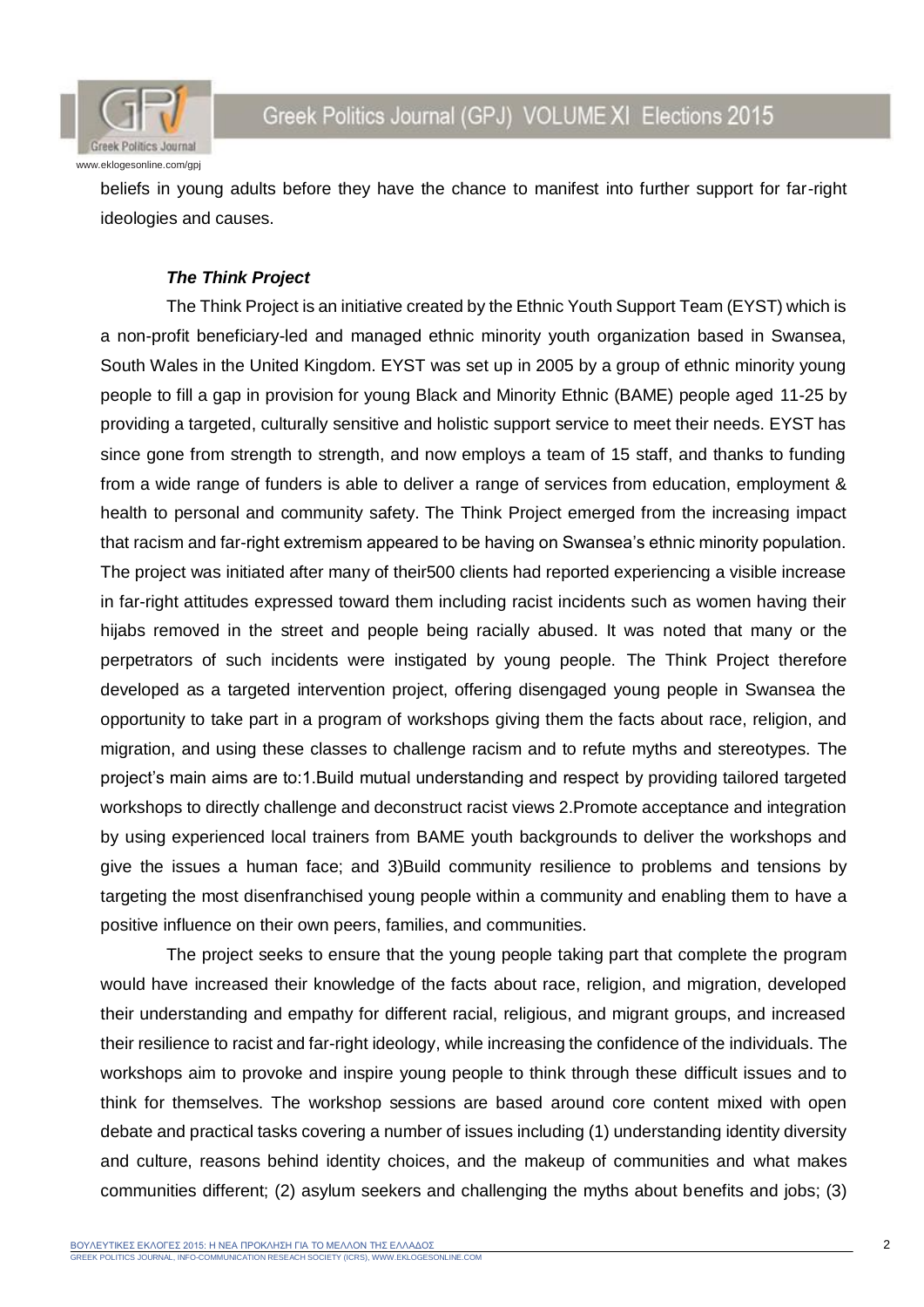



historical issues and how the media deals with migration issues; (4) understanding extremism and the different types of extremism, including Islamic and far-right; and (5) a visit to EYST and a session with other ethnic youth workers.

All the young people who take part in the course need additional support to remain in education and have been excluded from mainstream education. Initially, when many of the young people begin the projects their attitudes are quite common. Almost all can define racism but not extremism, and most feel that there are too many people from different racial or religious groups living in their communities. For those young people who agreed with the statement 'There are too many people from different racial or religious backgrounds living in my community' ,primary reasons for their answers were focused on there being "too many" people from other backgrounds, with those groups of people "taking all our jobs." Most cannot present much evidence to back these claims but what must be remembered is that such negative views about race and religion are, of course, not a stand-alone phenomenon and they are affected by external influences such as family, peers, communities and the media. Many of these attitudes are therefore deeply entrenched and so to get at the heart of such problems the Think Project takes an innovative approach.

One of the key strengths is the delivery mode of the program, in particular having the presence of a worker from an ethnic background to deliver it. Having the program delivered by an engaging youth-friendly worker from a Muslim background with whom the young people could form a bond, ask questions, and have these answered -fundamentally and experientially challenges and goes against the negative stereotypes and myths about BAME/Muslims pedalled by far-right groups. However, it may be equally important for the second program deliverer to be a white (and also 'youth-friendly') person. This 'double act' in itself promotes a message and example of diversity in action which underpins the content of the lessons delivered. The partnership of workshop delivery between a white-Welsh and a BAME youth worker enabled the young people to engage with someone from a different background, particularly a Muslim background, provide first-hand and authentic answers to questions and show that people from different ethnic groups can work together and talk to one another. For some of the young people, this was the first time they had been in direct contact with someone who was a Muslim.

Another innovation of the project is the emphasis on keeping an open-forum which was is also essential to its delivery. The young people are given the freedom to ask anything they want and to and to share their views but, being an open forum, this also gave the opportunity for those views to be challenged.

Following the completion of the programs, all the young people felt they had learned something from the course, and all felt they had a better understanding of different cultures and religions, asylum seekers, and extremism. Nearly all revealed that before the course, they had